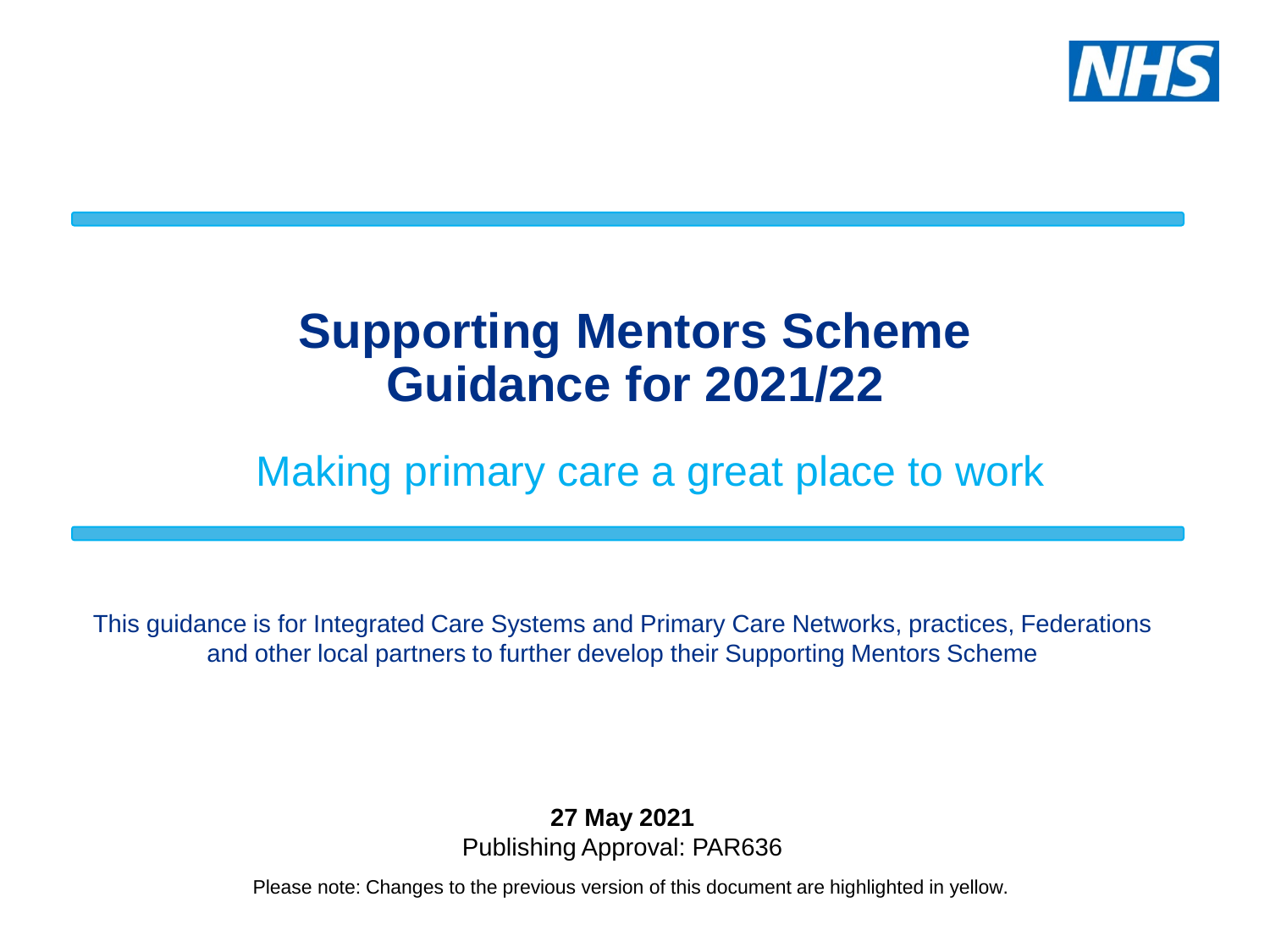### Programme summary

#### **What is the scheme?**

- The Supporting Mentors Scheme is a commitment made in [the 'Update to the GP Contract Agreement 2020/21 -](https://www.england.nhs.uk/wp-content/uploads/2020/03/update-to-the-gp-contract-agreement-v2-updated.pdf) 2023/24'
- It is a scheme supported by national funding, delivered by ICSs, aimed at supporting GPs through creating an opportunity to develop mentoring skills, and to work in a different way
- The overarching aim is to retain experienced GPs working in primary care through creating this portfolio working opportunity, while supporting less experienced GPs through high quality mentoring
- The scheme should be delivered to link directly to the General Practice Fellowship programme, with mentors providing mentorship to fellows participating in the programme
- In 2021/22, systems may consider deploying their additional mentoring capacity to other GP cohorts if the need of all their GP fellows have been met

#### **Who is it for?**

- The scheme supports GPs who currently deliver or agree to deliver - a minimum of three clinical sessions (4 hours 10 minutes each) per week, and are looking to conduct an additional weekly session of mentoring
- GPs who have experience in leadership roles, medical education, or are currently a GP partner are particularly encouraged to participate
- GPs who want to give back but are not looking to retire yet

#### **How is it delivered?**

ICSs should now have a scheme running across their footprint

• The delivery of the scheme involves the onboarding and training of mentor GPs, connecting them to mentees, and reimbursing mentors for their mentorship sessions

#### **What do participants receive?**

Participants are able to access two aspects of this scheme, and must undertake both of these to be eligible:

- a) mentorship training which results in an industry recognised qualification
- b) a financial payment of £289 ('mentoring supplement') for the weekly session utilised for delivery of mentorship activities as well as up to four sessions for attending mentorship training

#### **How do GPs join the scheme?**

• The onboarding process is led locally by the respective ICS. It is expected interested GPs will complete an application template and provide supplementary evidence, such as a statement outlining their motivation for becoming mentors. An example application form can be found on FutureNHS

#### **Funding**

- Initial quarterly allocation will be made to ICSs on a fair shares basis
- ICSs will need to engage with their respective NHS England and NHS Improvement regional colleagues to agree future quarterly allocations to reflect actual and planned spend and delivery

#### **Going forward**

• The scheme is expected to run for two to three years, and is subject to ongoing consideration and review



2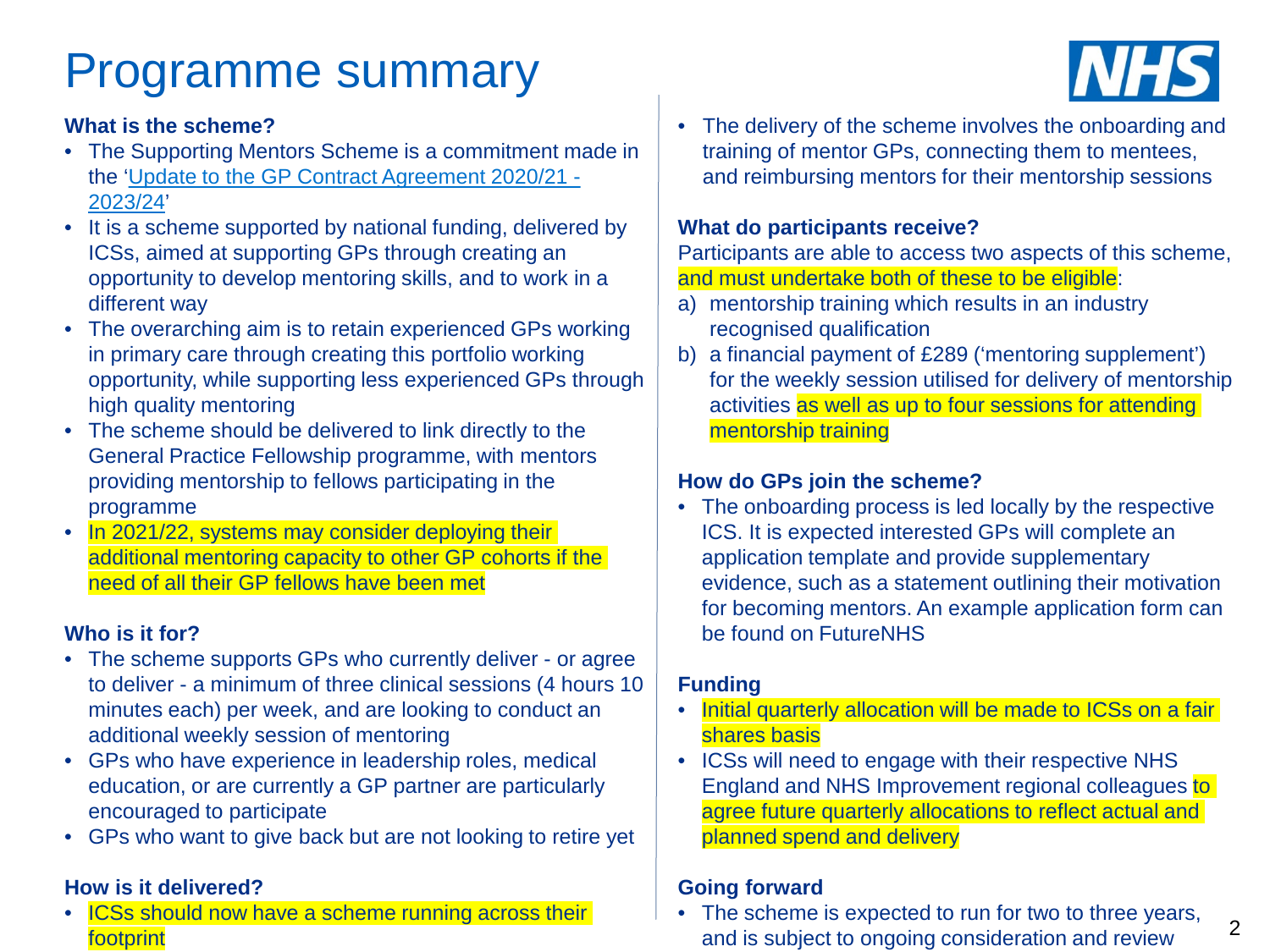### Introduction



This updated guidance is for the Supporting Mentors Scheme, which is a national initiative first launched in August 2020 so systems can support their more experienced GPs to mentor newly-qualified GPs. The document outlines the updated ask of ICSs in their delivery of the initiative, along with details of the resources available to support delivery in 2021/22.

Delivery of this scheme enables systems and their PCNs to provide experienced GPs with a portfolio working opportunity and associated training. In turn, this enables these GP mentors to connect with newly-qualified doctors to embed into the local general practice environment and become an integral part of the local primary care team.

By supporting experienced GPs through engaging them into this scheme, systems and practices are able to access a cohort of locally based and highly experienced doctors to support their own more junior doctors. In joining the scheme, GP mentors can use and share their experience to support GPs who are joining the workforce and beginning their career in general practice. Systems should continue to use this initiative to deliver the 'GP Mentorship' aspect of the General Practice Fellowship Framework, which states fellows should expect to receive one hour of mentorship every four weeks; as well as to provide additional mentorship opportunities, where capacity allows.

A diverse range of Mentor GPs supported through this scheme will benefit from funded training, leading to a recognised mentoring qualification, which will equip them with the necessary skills to mentor and 'give back' to their GP colleagues. Supplementary to the funded training, GP mentors will be entitled to financial reimbursement of £289 per session for the mentoring activity they conduct each week, as well as up to four sessions for attending their mentoring training. Accessing funding is dependent on GPs participating in both elements of the scheme, meaning there must be a local plan in place for the mentor to connect with mentees and deliver mentorship once they have undertaken the initial training.

This scheme is available to all GPs working in general practice who currently work at least three clinical sessions per week, are looking to undertake one additional session for such mentorship, and have the necessary skills, motivation and experience to be effective mentors. This is therefore a great opportunity for GPs seeking a partial step down before retirement.

NHS England and NHS Improvement have established the national principles for the scheme via this guidance, and local areas should utilise this initiative to build on current local good practice that may already be in play. Nationally, it is hoped this initiative will build on the mentor cohort trained last year, supporting a total of 600 GP mentors in 2021/22, which in turn could provide mentoring to thousands of newly-qualified GPs and other GPs.

Subject to year on year financial planning outcomes, systems should expect to have access to a budget for delivery of this scheme next year and beyond. The scheme will be under ongoing review and so your suggestions and experiences of it are welcomed.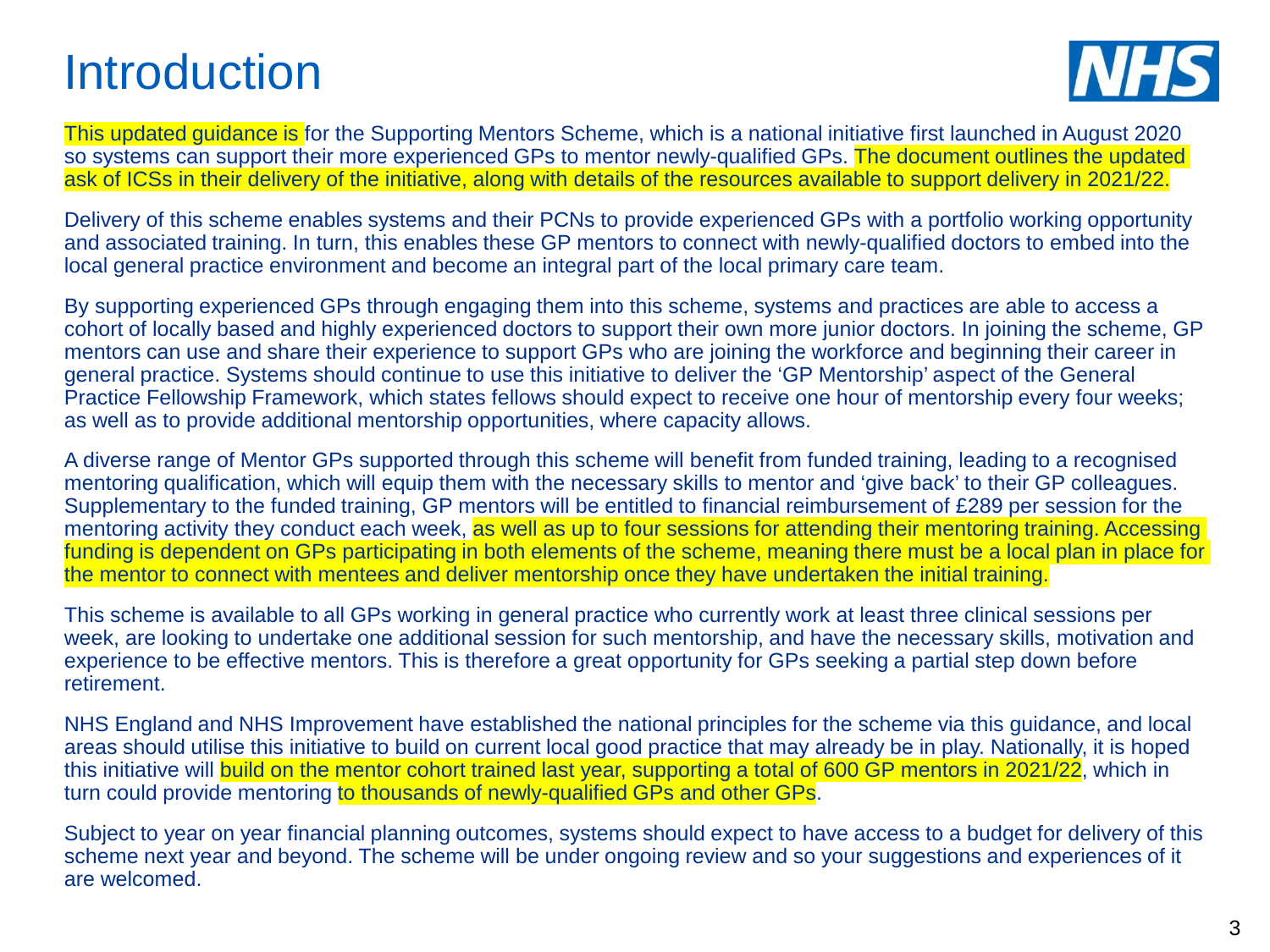### Scheme delivery



This scheme comprises four main aspects of delivery for ICSs to take forward, which are summarised in the table below. Further detail on each of these can be found in the subsequent slides. In some systems, delivery will make sense at the place rather than the system level.

|   | <b>Aspect of the scheme</b>     | <b>Summary</b>                                                                                                                                                                                                           |
|---|---------------------------------|--------------------------------------------------------------------------------------------------------------------------------------------------------------------------------------------------------------------------|
|   | <b>GP mentor recruitment</b>    | Systems will need to identify and onboard local GPs to their<br>scheme. Systems are encouraged to provide local clinical<br>leadership to promote the scheme to experienced GPs in their<br>area to drive implementation |
|   | <b>Training of GP mentors</b>   | Systems should procure the delivery of training to ensure GP<br>mentors have the necessary skills and tools to mentor and<br>support other GPs                                                                           |
|   | <b>Connecting to GP mentees</b> | Local leads should develop a process by which GP mentors<br>are connected with GP mentees, in particular those on the<br><b>Fellowship scheme</b>                                                                        |
| 4 | <b>Reimbursement</b>            | Each GP mentor engaged through this scheme should be<br>reimbursed one session each week to provide time to conduct<br>mentoring as well as up to four sessions for attending training                                   |

**We expect most systems to have a scheme in place already. For systems who are still considering the design and delivery of the local scheme, they should:**

- Align this initiative with delivery of the General Practice Fellowships scheme, in order to utilise these mentors to deliver an aspect of the Fellowship Framework
- Implement a process to monitor and evaluate the local scheme in an ongoing way, both in terms of numbers of GPs supported on the scheme, number of GPs trained, number of mentor-mentee matches, as well as understanding GPs' experiences of the scheme. Systems will be asked to share information against these metrics with NHS England and NHS Improvement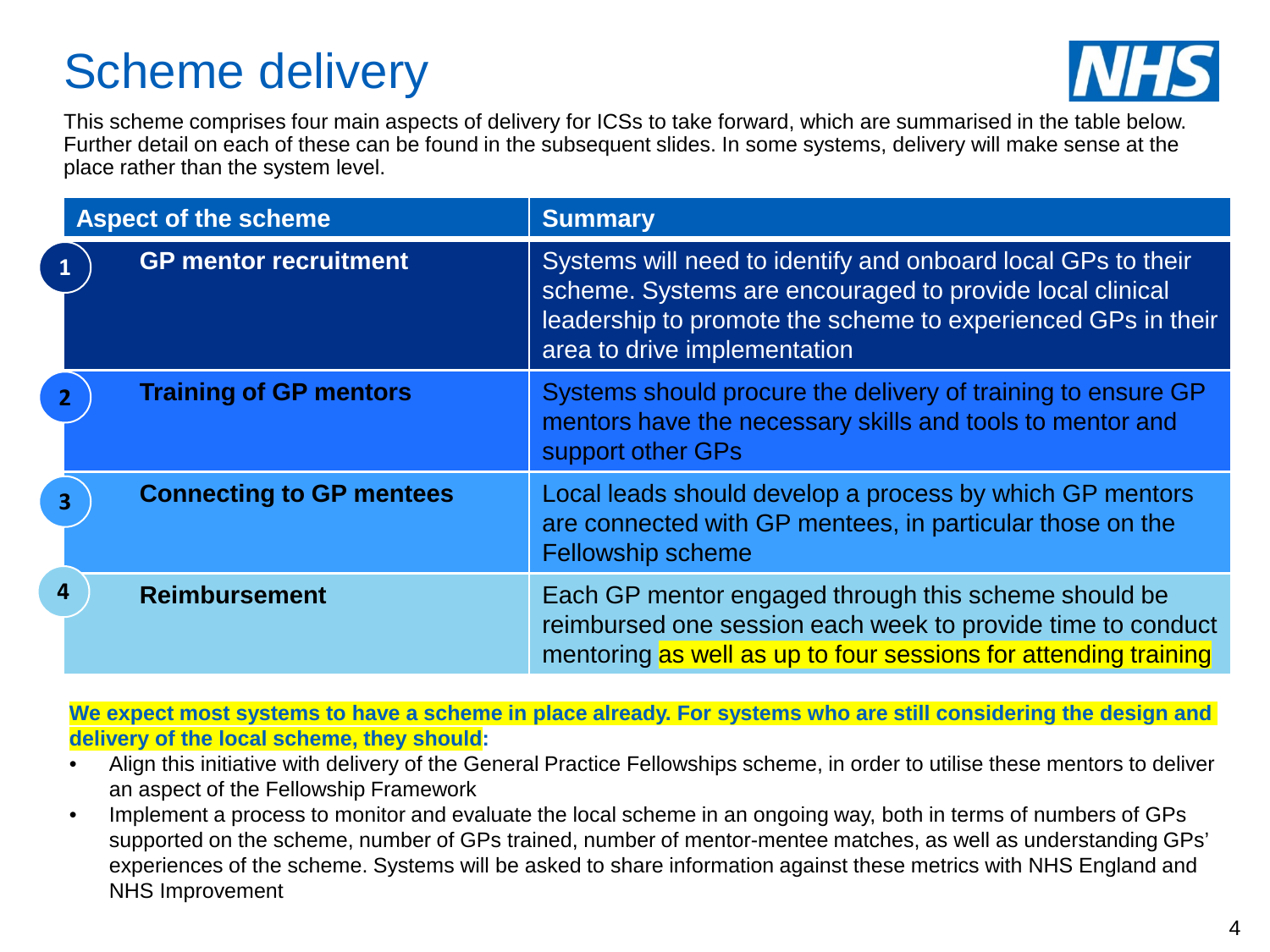



ICSs are responsible for having a local scheme in place. Systems and/or constituent places should work together with local partners in promoting the scheme to experienced GPs in their area, driving uptake.

Systems need to implement and oversee a local application process to onboard GPs interested in joining the scheme as mentors. They will need to ensure GPs applying to the scheme meet all the eligibility criteria outlined in this guidance and that these GPs are of good character and have the potential to be effective mentors. Nationally there is a limit to the number of GPs each system can support, in accordance with their population size and allocated budget.

Where an ICS cannot support an application, they should provide feedback to the individual GP outlining the decision with information on how to reapply, where appropriate.

Systems should consider accepting GP mentors with a mix of specialist focus areas e.g. leadership, career progression, career planning, which they should use to form a register of mentor profiles. Consideration should also be paid to diversity, seeking a good mix across all of the associated characteristics.

Systems may build on a local mentor scheme that is already ongoing in their respective areas, considering how this programme can support broader recruitment and retention initiatives. This means where good practice activity is already in place which supports delivery of this programme it should continue. Your local training hub is a good point of contact and support in delivering any of your local GP workforce schemes.

An example application form for GPs looking to become mentors via this scheme can be found on [FutureNHS](https://future.nhs.uk/NationalGPWorkforceDelivery/view?objectID=95366661), and can be adapted for your local scheme.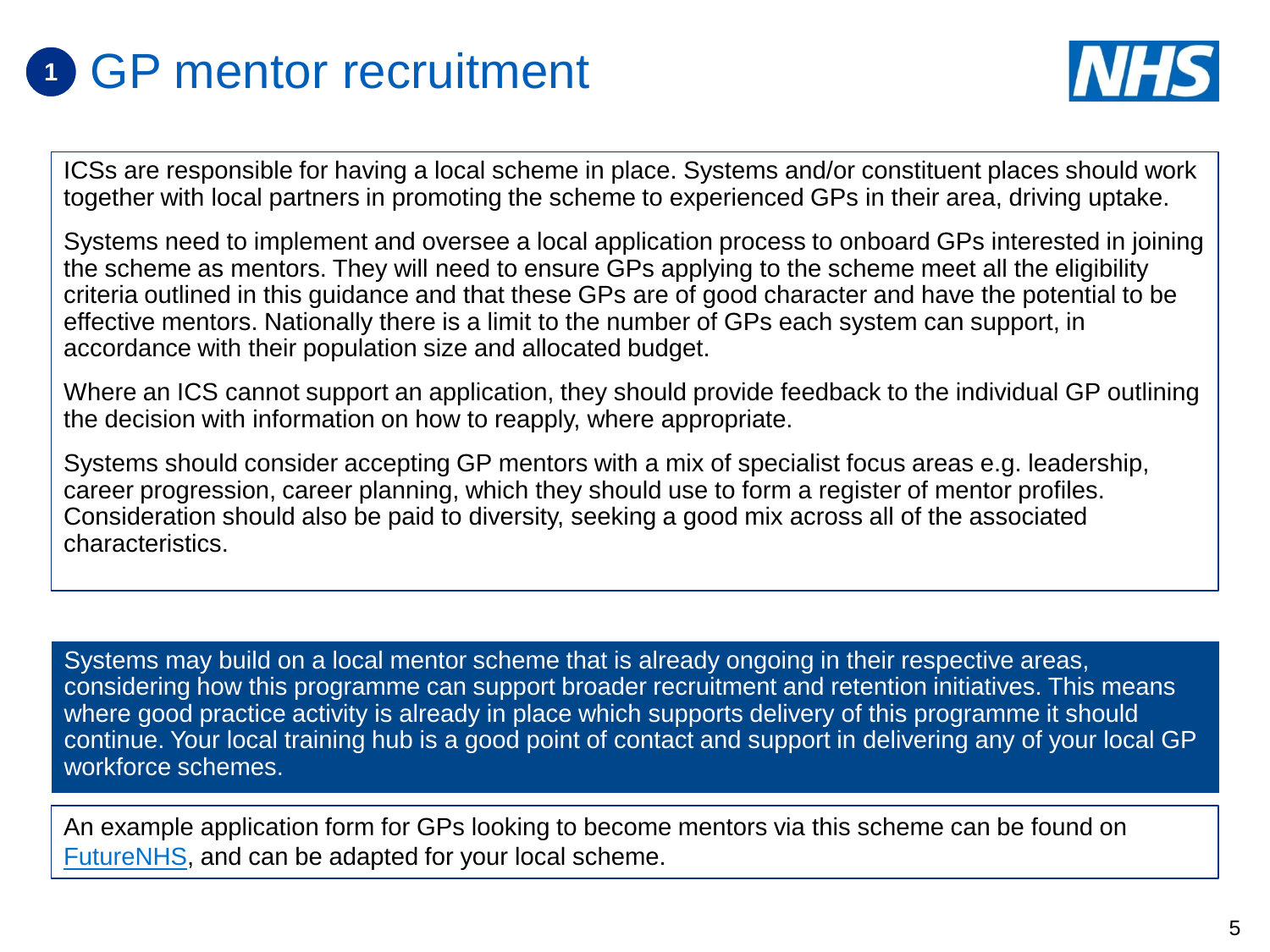# **<sup>2</sup>** Training of GP mentors



Systems should ensure that all GP mentors participating in the scheme have mentorship training funded through this initiative. In order to qualify for the training there should be a clear plan in place for how and when the individual will deliver mentorship sessions. Training should be accredited where possible, and it is recommend this is ILM5 in Coaching and Mentoring, or similar. With the agreement of the respective NHS England and NHS Improvement regional colleague, systems may consider utilising another equivalent qualification that meets the objectives outlined in the box below, in addition to the training offering good value for money. Through investing in upskilling experienced GPs to become mentors, we build mentoring capability to support resilience and strengthen the GP workforce and help doctors, especially those entering primary care, feel more supported and less isolated.

GPs undertaking mentorship training in 2021/22 will be eligible for reimbursement of up to £1,156 (four mentoring sessions) for time attending their training.

Where a GP already holds a mentorship qualification there is no need for them to undertake any additional training in order they can deliver mentorship sessions through this scheme.

Systems may elect to administer the training function themselves in-house, or perhaps invite a local partner to coordinate on their behalf such as the training hub, flexible pool or a federation.

In consideration of value for money, systems should seek to ensure that mentor GPs are able to remain on the scheme for a minimum period of one year, except for in unexpected circumstances, for example absence or retirement due to ill health. Systems may consider recovering the cost of any training GP mentors have undertaken if they do not remain on the scheme for the minimum period and an exemption is not granted. Systems should also ensure that the supply of mentors is aligned with the demand for mentoring so that all trained GP mentors are able to contribute positively after undertaking their training.

**Mentor training should be recognised by a professional body and equip mentors to:**

- Assess their own skills, knowledge and behaviours as a mentor
- Plan, deliver and review their mentoring
- Understand how to manage the mentoring process within an organisational context
- Deepen their understanding of how the organisational context can affect mentoring
- Plan, deliver and review their mentoring, for example through utilising the 'GROW model' or similar to help shape objectives of the person they are mentoring
- Plan their future development in mentoring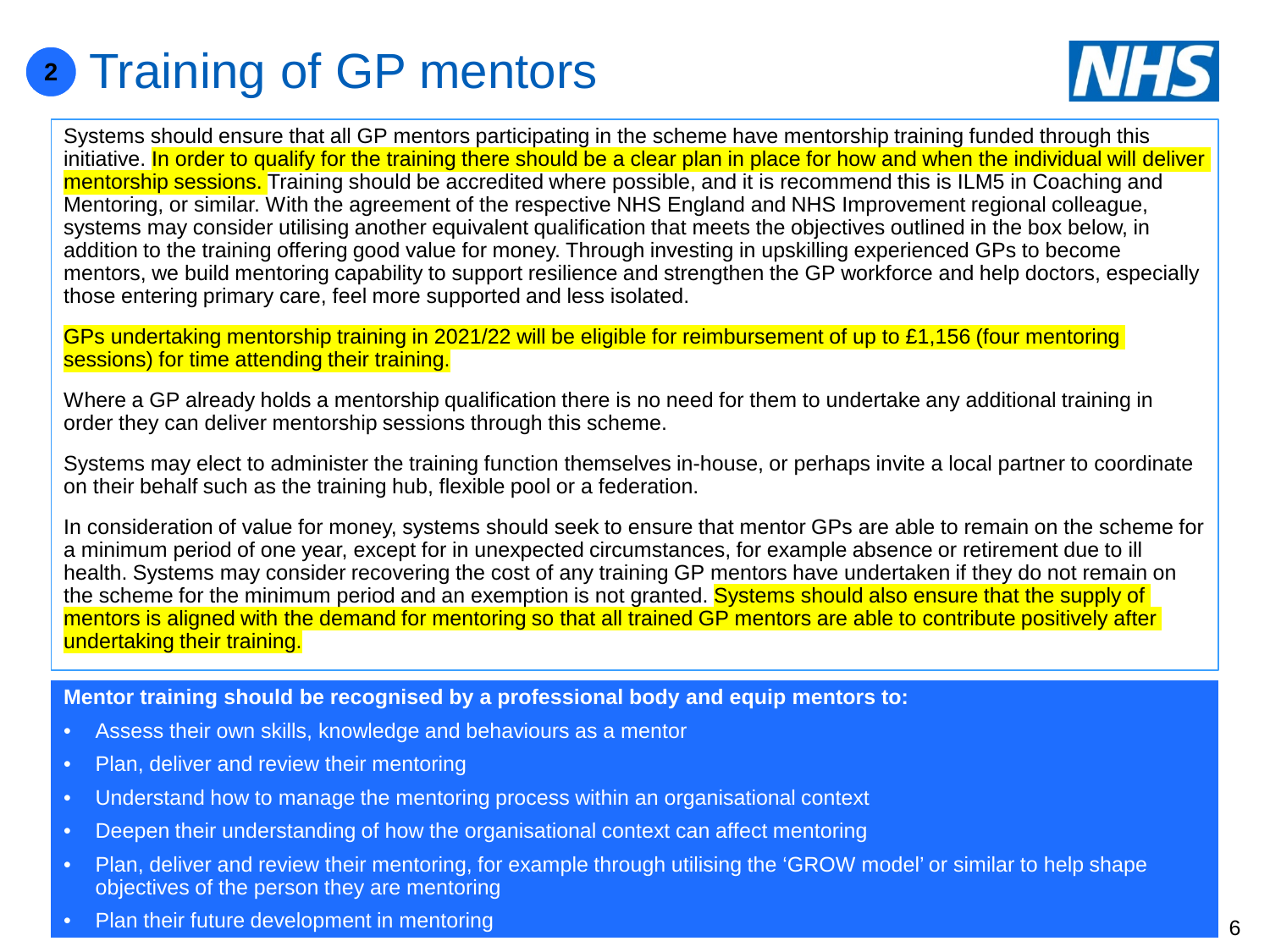### **<sup>3</sup>** Connecting with GP mentees



Systems should establish a mechanism to connect GP mentors on this scheme with newly qualified-GPs who are participating in the GP Fellowship programme. There are a number of methodologies which could be used to activate this, including organising 'speed meeting' events to introduce GPs and support them in establishing mentorship relationships. Alternatively, systems may elect to deliver this aspect through taking advantage of technology such as an online platform to support the matching process. An additional benefit of this is such systems can also aid mentors and mentees with the administration needs of their mentorship relationship.

While mentoring capacity should be prioritised for GP fellows, systems may consider deploying their additional mentoring capacity to the following GP cohorts:

- Helping mid-career GPs make career choices including deciding to take on a partnership role
- Support to New GP partners, including those on the New to Partnership Payment Scheme
- GPs on the National GP Retention Scheme who are transitioning to a regular GP role outside of the scheme
- Supporting locums into salaried roles
- Supporting GPs thinking of returning to the profession

Systems may consider using the Flexible Pool as a way of connecting mentors to the final two GP cohorts listed above.

NHS England and NHS Improvement are interested in hearing about what works well in making such vital and lasting connections. You are encouraged to share your thinking and suggestions with other local leaders implementing these schemes, as well as NHS England and NHS Improvement in order to help us unlock this learning. Sharing can be done through FutureNHS (details on final page) in order a wider range of standard approaches can be defined and made more easily achievable. Your good practice is hugely valuable to others.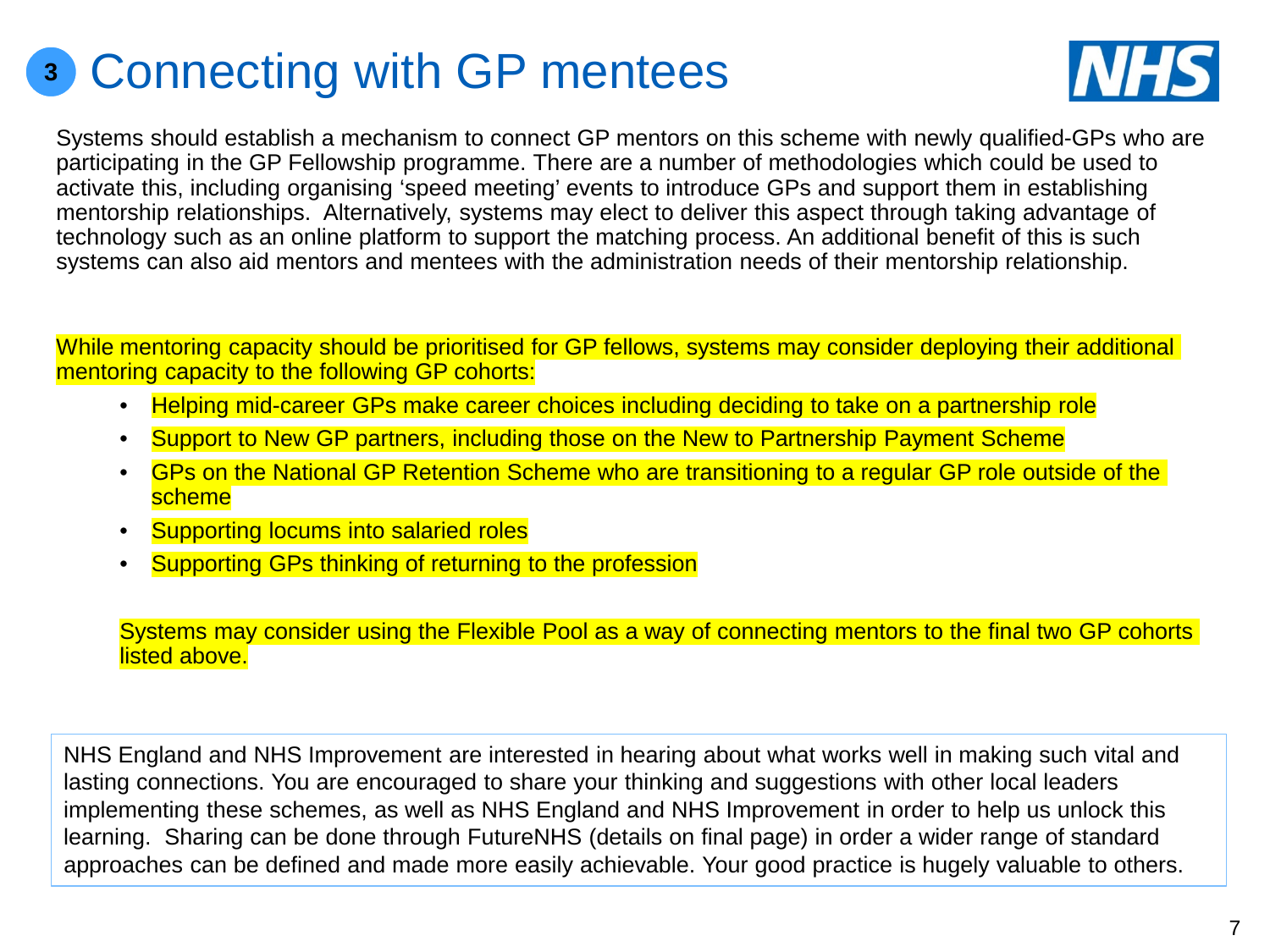# Reimbursement **<sup>4</sup>**



ICSs should utilise the CCG payment function in order to reimburse GP mentors directly on a monthly basis for their sessions undertaken through this scheme. GP mentors participating in this scheme are entitled to receive **one session every week to the value of £289 in order to undertake mentoring activities.**

In exchange, mentors will be expected to support between four to eight mentees and provide direction and an objective view on how their mentee/GP fellow can develop and progress in their clinical environment. The mentee to mentor ratio may be increased while maintain the quality of the mentoring relationships, especially if mentoring sessions are conducted virtually and no travel time is therefore required.

Mentors should agree with the local mentorship scheme how they will use the time available to them, and if they are able to carry out mentoring in less than the time allocated, should identify other suitable GP retention activities to participate in.

- The reimbursement will cover time mentors spend on meeting preparation and follow up administration, travel time to any face to face mentorship sessions, and the mentoring session itself
- GP mentors will not be entitled to any other reimbursement outside of this including expenses, such as the cost of travelling
- The £289 GP mentors receive is inclusive of any on-cost including employer contributions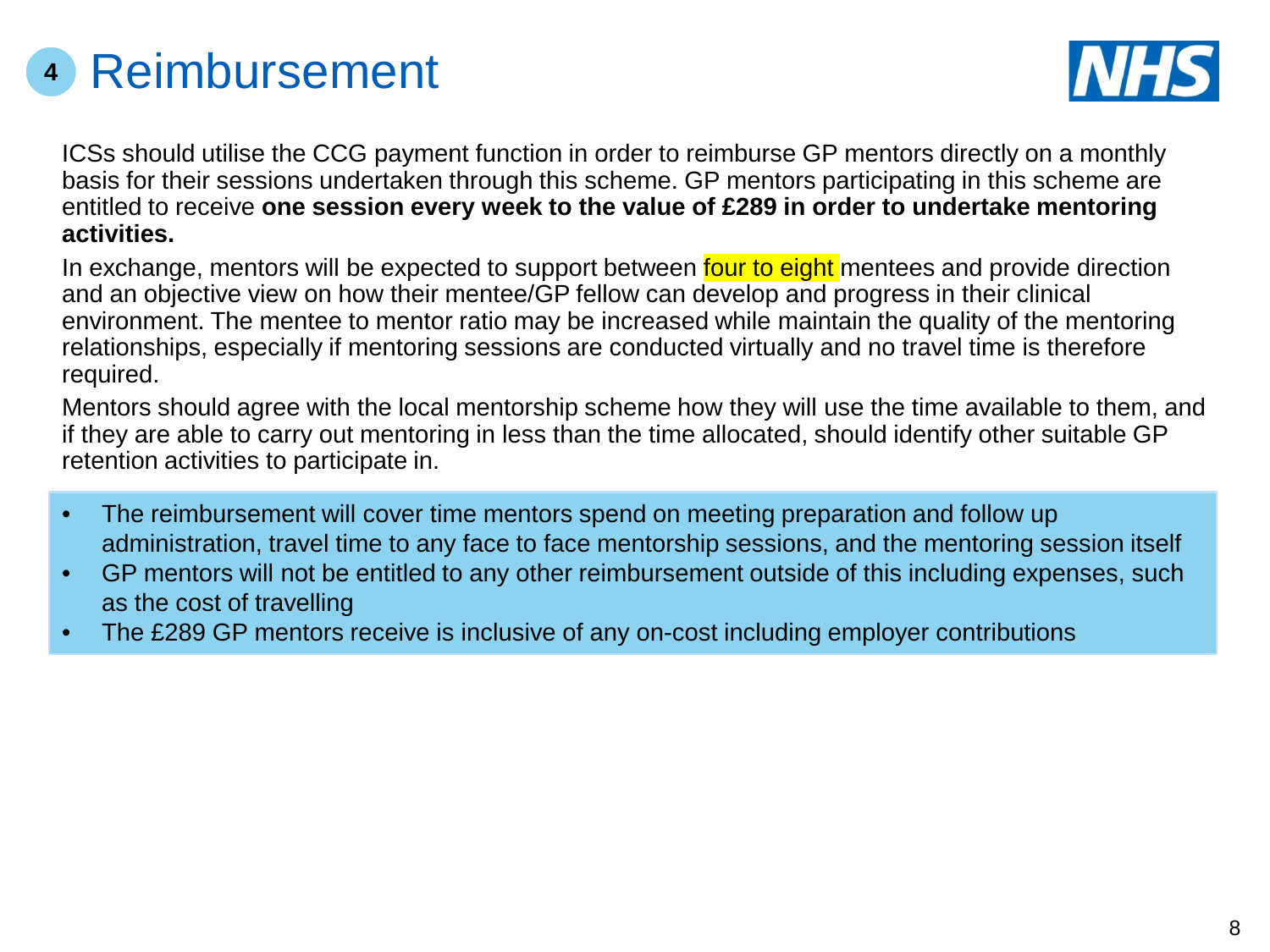# GP eligibility



All GPs engaged with the scheme should:

- Hold full registration and a licence to practise with the General Medical Council (GMC)
- Meet the requirements for remaining on the NHS England GP Performers List and report to NHS England any concerns that might affect their status on the National Medical Performers List
- Not be subject to interim suspension under section 41A of the Medical Act 1983
- Currently be working at least three clinical sessions per week and intending to conduct one additional session of mentoring per week

**The scheme should particularly welcome applications from GPs from a wide range of diverse backgrounds, and who have experience in leadership roles, medical education, or are currently a GP partner.**

Experienced GPs who are considering retirement may wish to use their experience to mentor new entrants to the profession, perhaps utilising this as a 'step-down' opportunity

### **Indemnity cover for mentoring activities**

- NHS England expects GP mentors participating in the Supporting Mentors Scheme are 'relevant persons' for the purposes of the NHS Litigation Authority Liability for Third Parties Scheme (LTPS) and as such are expected to be covered by this scheme in terms of liability for their actions while acting in the role of mentor
- GP mentors who are licensed medical practitioners should note that this cover does not extend to representing them in the case of a challenge to their licence or registration
- GP mentors may therefore want to speak with their medical defence organisation and consider whether they also need to maintain appropriate professional insurance for protection of their medical licence/cover for legal fees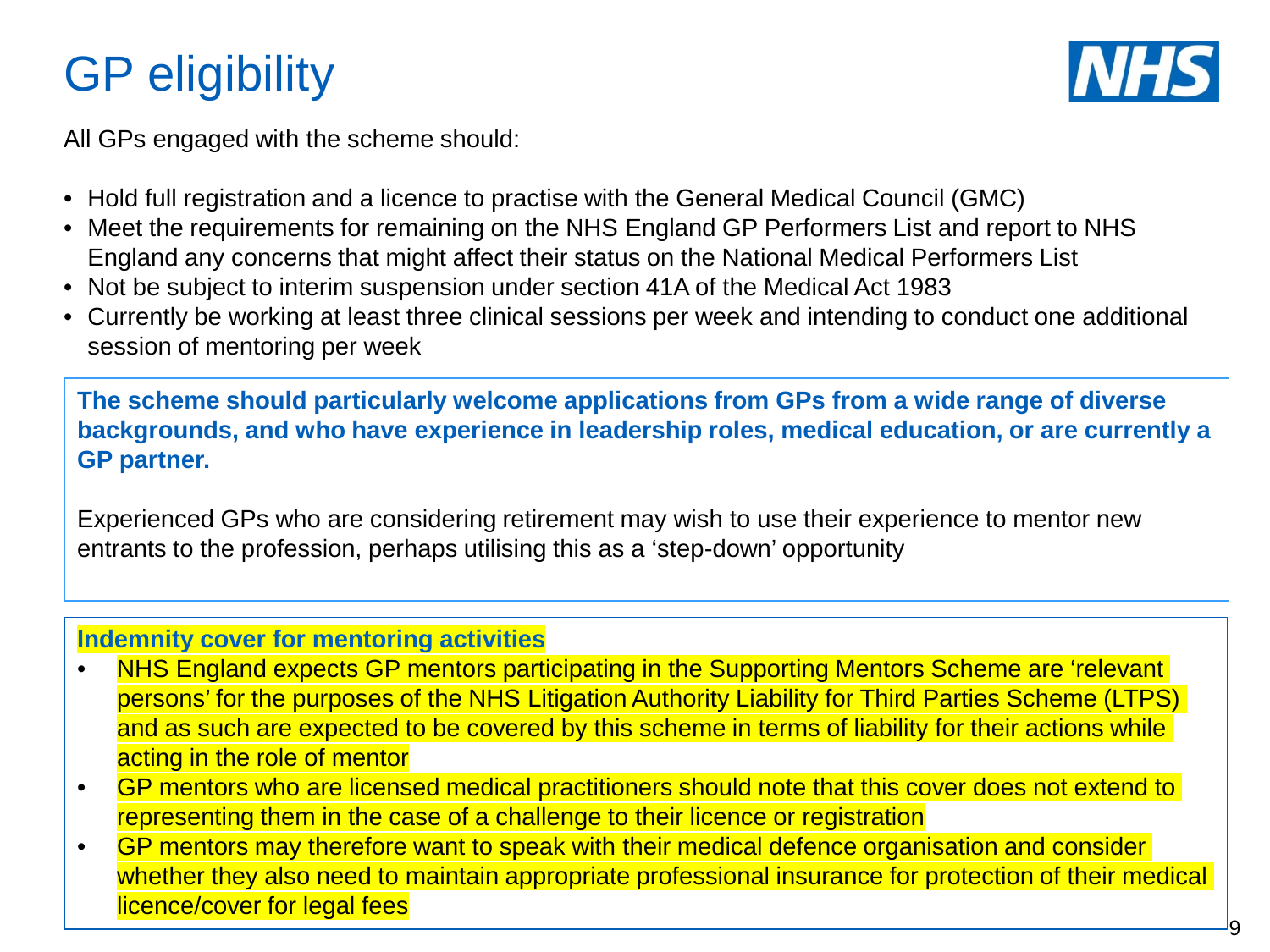# Funding for 2021/22



The [Primary Care Transformation funding letter](https://www.england.nhs.uk/publication/primary-care-sdf-and-gpit-funding-guidance-analysis-of-programmes-and-funding-in-2021-22/) confirms £8.1m is available nationally for the scheme in 2021/22. ICSs will receive an initial fair shares allocation upfront during Q1, which will be adjusted in later quarterly allocations to reflect actual and planned spend and delivery. Accessing funding is dependent on GPs participating in both elements of the scheme. Funding for training should not be released until there are clear arrangements in place for a mentoring arrangement which follows.

#### Scheme covers two aspects of delivery, and both must be activated in order to access this:

**1. Procurement of mentor training plus networking and CPD of mentor GPs.** Funding to train an agreed number of GPs with a recognised mentorship qualification. Nationally, we have calculated the 'unit cost'/per head for mentorship training and ongoing peer networking and CPD activities to be £2,500 per GP mentor per year. To ensure value for money, systems are encouraged to explore expanding existing training opportunities that are hosted by local authorities and/or local NHS Leadership Academies.

**2. Quarterly reimbursement of the mentoring supplement.** The ICS should pay the qualifying GP mentors their £289 per session of mentoring on a monthly basis.

| <b>Activity</b>                                                                           | Who pays                                                                                                                                                                                                                                                                                                   |
|-------------------------------------------------------------------------------------------|------------------------------------------------------------------------------------------------------------------------------------------------------------------------------------------------------------------------------------------------------------------------------------------------------------|
| ICS securing mentor training                                                              | The ICS will receive an initial fair shares allocation upfront during Q1<br>2021. To inform subsequent allocations, the ICS should work with their<br>regional NHSEI team to agree an implementation plan outlining<br>projected spend and the number of GP mentors they intend to recruit<br>over 2021/22 |
| Salary to GP mentors for clinical sessions<br>undertaken while engaged through the scheme | The individual employing practice                                                                                                                                                                                                                                                                          |
| Reimbursing GP mentors for their mentoring<br>session                                     | The ICS delivering the scheme pays the GP through a lead CCG                                                                                                                                                                                                                                               |
| Delivery of peer networking and CPD activities                                            | The ICS electing to deliver this aspect through another provider - such<br>as training hub or LMC - should build the cost into their delivery plans<br>agreed with their NHSEI regional team                                                                                                               |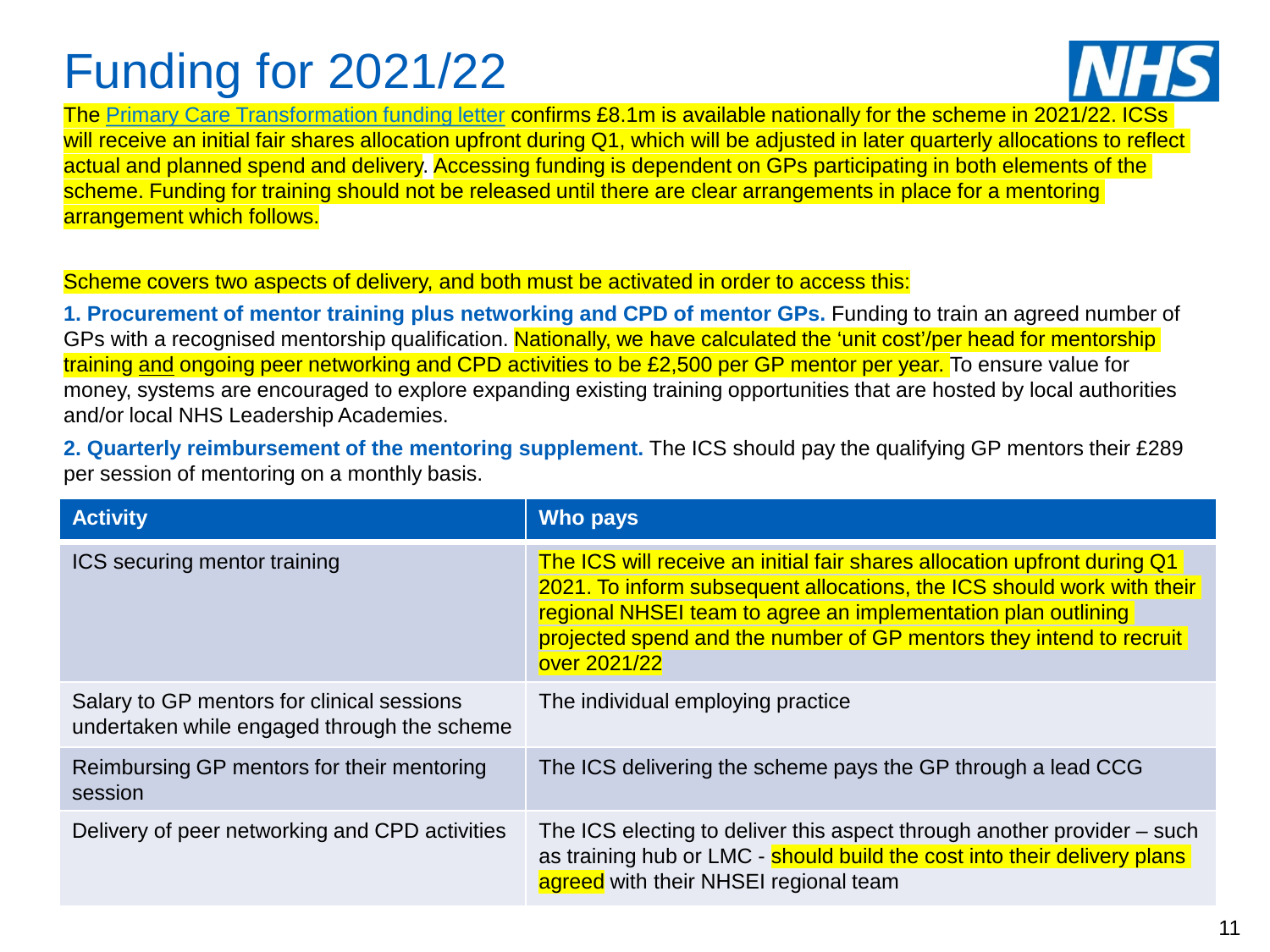### Programme evaluation



NHS England and NHS Improvement will require management information on all primary care workforce schemes in order to understand impact and return on investment, and to inform the ongoing review of the support offer to the workforce.

ICSs and their delivery partners should continue to report their quantitative data primarily via the Primary Care Monitoring Survey and financial ledger.

#### **Primary Care Monitoring Survey**

- How many GPs that have been trained as mentors as part of the Supporting Mentors Scheme?
- How many mentor/mentee matches have taken place (where a formal first introductory meeting has taken place and they have been 'registered' locally as a pair)?
- What is the average number (mean) of clinical sessions delivered in addition to mentorship session?

### **Financial ledger (monthly)**

- In-year spend to date
- Profiled spend to end of year

#### **Future evaluation**

Participants' scheme experience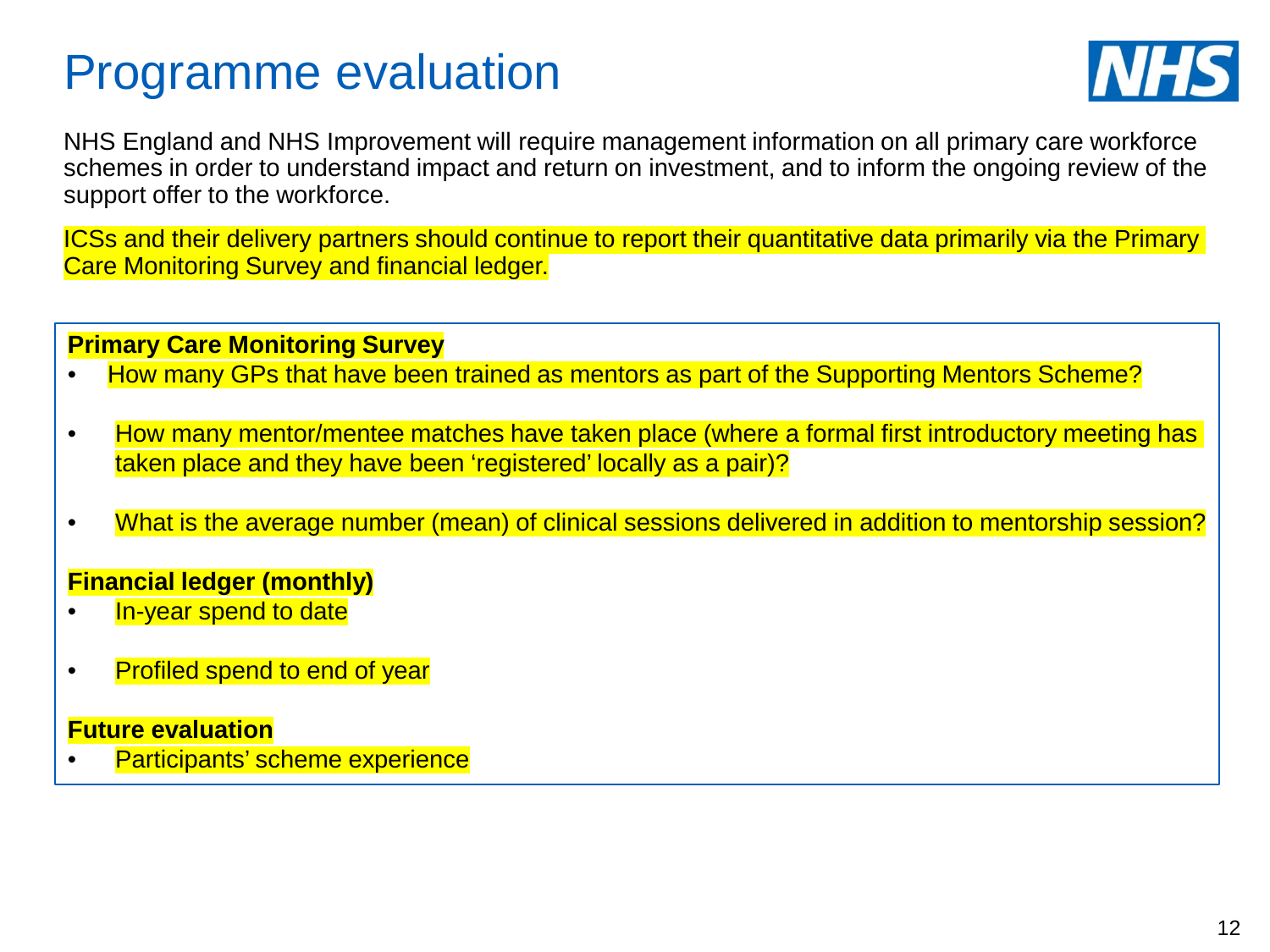### Where to go for support



### **GP WORKFORCE SCHEME DELIVERY HUB**



This [website](https://future.nhs.uk/NationalGPWorkforceDelivery/grouphome) offers further delivery resources for ICSs, including workforce modelling tools and retention guidance and support. There is also a community of others leading this programme locally, so you can use the forum to ask questions and learn from other areas. If you haven't used it before you will need to set up a username and password which should only take a few minutes.

# **The GP Career Support Hub**<br>helping GPs on their career journey



This new GP Career Support Hub is a one stop shop space online dedicated to providing GPs with information and signposting about a wide range of support available to help them to realise a rewarding and fulfilling career. Please encourage your GPs to access the information hosted here **https://future.nhs.uk/GPCS**

**National NHSEI GP Workforce Policy Team**: The team who developed this guidance can be contacted at [england.primarycareworkforce@nhs.net](mailto:england.primarycareworkforce@nhs.net)